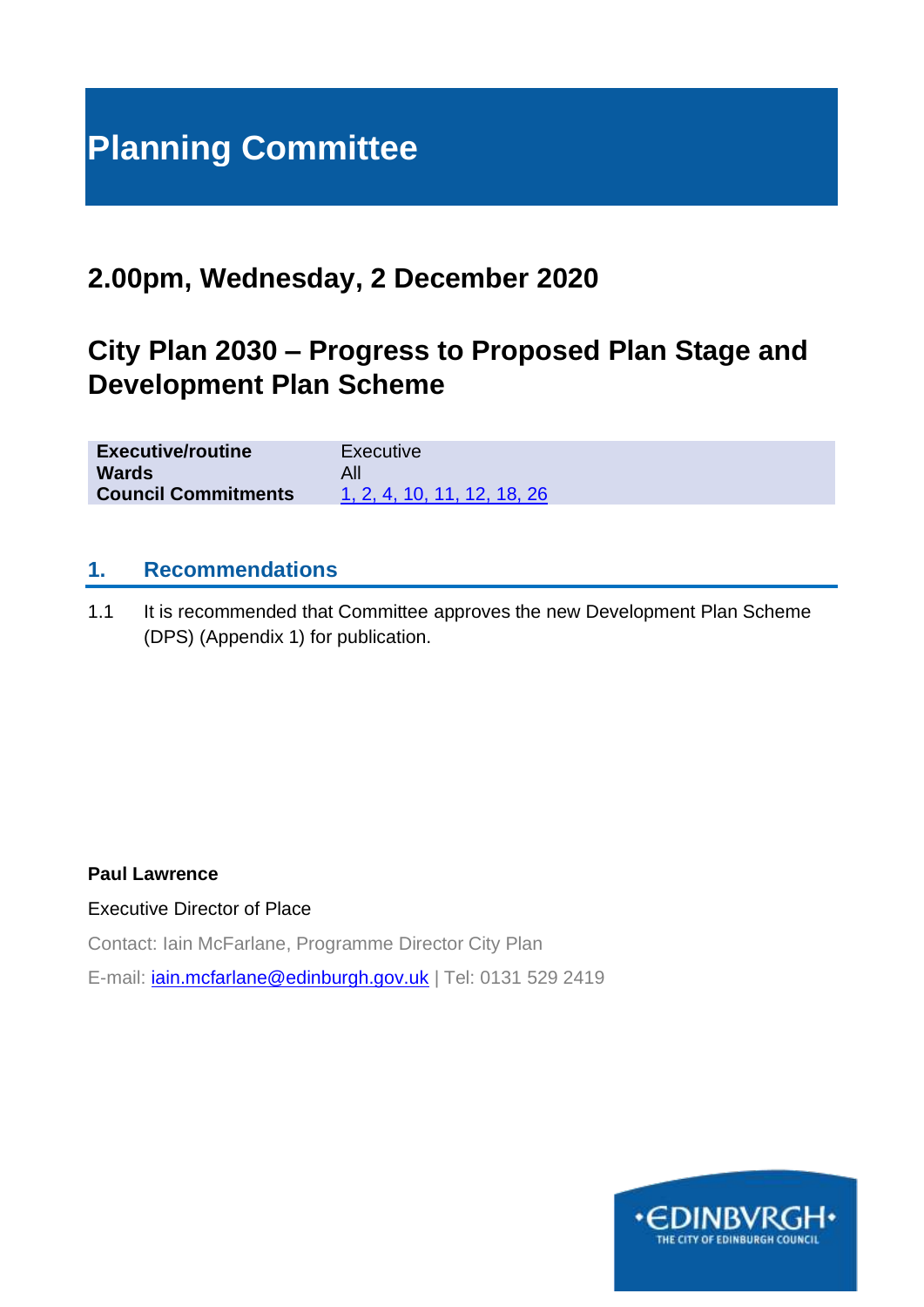# **Report**

# **City Plan 2030 – Progress to Proposed Plan Stage and Development Plan Scheme**

# **2. Executive Summary**

2.1 The purpose of this report is to seek the Committee's approval of a new Development Plan Scheme (DPS). Planning authorities have to publish a scheme at least once a year, to set out their programme for preparing their Local Development Plan (LDP). The last update to the scheme was reported in [August 2020.](https://democracy.edinburgh.gov.uk/documents/s25106/6.1%20Choices%20for%20City%20Plan%20Update%202030.pdf) The appended DPS sets out a revised timetable and the likely engagement programme for the period of representation, subject to Covid 19 restrictions in place when this happens, for the next stages in the project to prepare a replacement LDP entitled City Plan 2030.

## **3. Background**

- 3.1 Local authorities have to prepare LDPs for their areas and keep them up to date. LDPs should not be older than five years. The City of Edinburgh Council adopted its first LDP in November 2016. The replacement LDP is to be called City Plan 2030.
- 3.2 The development of City Plan 2030 commenced in 2018. At its meeting of [30 May](http://www.edinburgh.gov.uk/download/meetings/id/57186/item_91_-_edinburgh_local_development_plan_2_project_overview)  [2018](http://www.edinburgh.gov.uk/download/meetings/id/57186/item_91_-_edinburgh_local_development_plan_2_project_overview) the Planning Committee received a report which set out an overview of the project.
- 3.3 The report set out the overall objectives for the project, including alignment with the wider strategic context for the Council and its partners. There are several other projects and strategies being progressed or implemented in parallel with the City Plan 2030. Work has been on-going since May 2018 to ensure that these projects inform and are informed by City Plan 2030.
- 3.4 The 2018 report also identified some of the main requirements and constraints on the development of the plan. These include statutory requirements, which must be met if the Council is to adopt City Plan 2030 and avoid a successful legal challenge.
- 3.5 Planning Authorities must prepare a DPS at least once a year, or when the timetable for preparing the Plan changes. The last was approved in August 2020. This report presents an updated DPS for approval.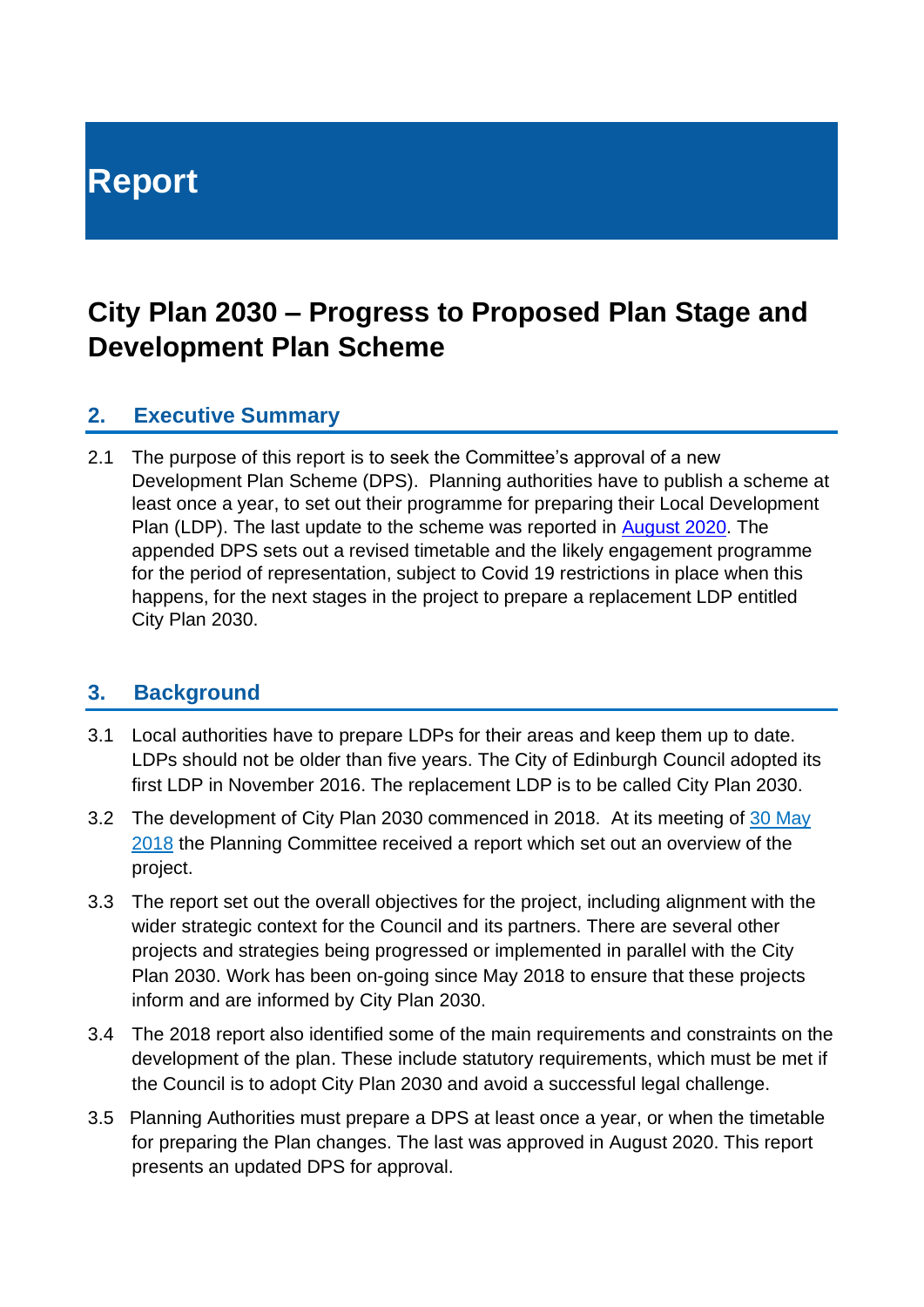# **4. Main report**

#### **Purpose and Timetable**

- 4.1 The purpose of a DPS is to set out publicly a planning authority's programme for preparing its development plan. This is intended to help communities, individuals and organisations know in advance about formal opportunities to engage with the planning process. A DPS must include a 'participation statement' for that purpose. A new DPS is attached for approval (Appendix 1).
- 4.2 The Development Plan Scheme:
	- 4.2.1 explains its purpose, and what development plans are;
	- 4.2.2 describes the context in which the new plan is being prepared;
	- 4.2.3 sets out a timetable and dates for the new plan project; and
	- 4.2.4 sets out a Participation Statement, which is described in more detail below; and provides contact details for further information including social media details to help people follow planning activities.
- 4.3 Since May 2018, the project timetable has been influenced by a number of critical influences including, the Scottish Ministers' consideration and rejection of Strategic Development Plan (SDP) 2 for South East Scotland, the calling of a UK General Election for 12 December 2019, and the additional time allowed for submission of responses to Choices due to the Covid-19 public health emergency in April 2020.
- 4.4 Since then, consideration of the effects of Covid-19 have an impact on the approach to and timing of the technical work required to support the Proposed Plan. This includes:
	- 4.4.1 Edinburgh Sustainable Strategic Transport Study (ESSTS) A Phase 2 of the ESSTS, to support City Plan 2030 and the City Mobility Plan, is underway. This study will inform the strategic approach to transport within Edinburgh, including future tram lines, potential bus network changes, active travel integration and interchanges/mode hubs. Recommendations of this study will influence the strategy of the proposed plan.
	- 4.4.2 Transport Assessment In addition to recommendations from the ESSSTS phase 2 study, up to date assumptions of the level of change to travel patterns and post pandemic working practices, public transport use, private car use and active travel need to be understood to feed into the Transport Appraisal required to support City Plan. Officers are working with the Scottish Government, Transport Scotland and consultants to understand this issue, to inform the proposed plan.
	- 4.4.3 Strategic Flood Risk Appraisal Due to the Climate Emergency, significant changes are required to enable the city to use the green/blue infrastructure to cope safely, sensitively and innovatively with all aspects of climate change. To enable this change, a holistic city-wide flood risk assessment was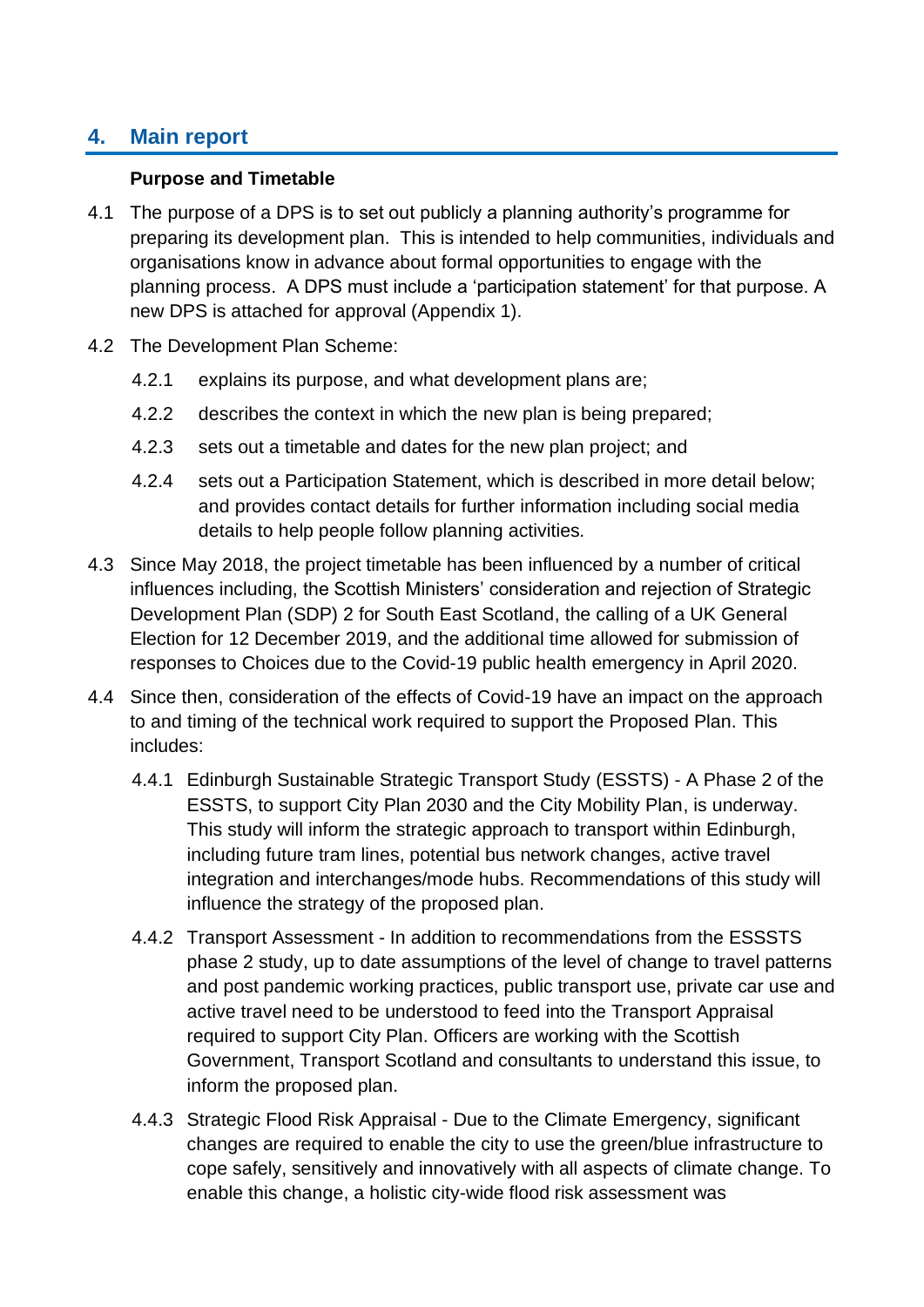commissioned. Officers are working with Scottish Environment Protection Agency **(**SEPA), Scottish Water and consultants to complete this assessment to inform the proposed plan.

- 4.4.4 West Edinburgh Spatial Strategy for Inclusive Growth Phase 2 of a study identifying a preferred option for Inclusive Growth in West Edinburgh is underway, including required infrastructure improvements. This study is a key input to the spatial strategy for City Plan 2030 and the Council is engaging with key stakeholders and the Scottish Government on a preferred option, to be reflected in the proposed plan.
- 4.5 Final outputs for these studies will now be reported in December 2020.
- 4.6 The recent reversion to stricter measures to control the pandemic also needs to be considered in terms of public engagement and further comment on participation approaches is given below.
- 4.7 As delays in the plan process could add to the risk of exposure to the Scottish Planning Policy (SPP) considerations of not having an up to date development plan (plans should be less than five years old), not having a clear, effective five year housing land supply and thereby invoking the SPP presumption in favour of development which constitutes sustainable development according to SPP criteria, then delay should be avoided where possible.
- 4.8 However, it is considered to be critical that the proposed City Plan takes account of the findings of the above transport, flooding and West Edinburgh appraisals and its strategy is informed by them. The risk of a proposed plan failing at examination needs to be managed by ensuring the plan is robust. Therefore, delay to the proposed plan preparation to accommodate these studies is recommended.
- 4.9 As set out in the DPS, a proposed plan is now expected to be presented to committee in February 2020.

#### **Participation Statement**

- 4.10 The appended DPS sets out a participation statement with consultation activities.
- 4.11 The next stage of the plan preparation process allows for comment on the proposed Plan, this is called the period of representations.
- 4.12 The impact of the current health emergency on the period of representations to the proposed plan is not known at this stage. It is not known if social distancing and/or lockdown measures will be still in place in 2021 to enable traditional, in person, engagement to go ahead. Therefore, an update to this participation statement will be provided at the time of publishing the proposed plan.
- 4.13 However, if possible, some, or all, of the following activities will be used to raise awareness and encourage people to have their say on the proposed plan:
	- 4.13.1 Launch of proposed plan;
	- 4.13.2 Publicity to raise awareness of proposed plan;
	- 4.13.3 Statutory neighbour notification;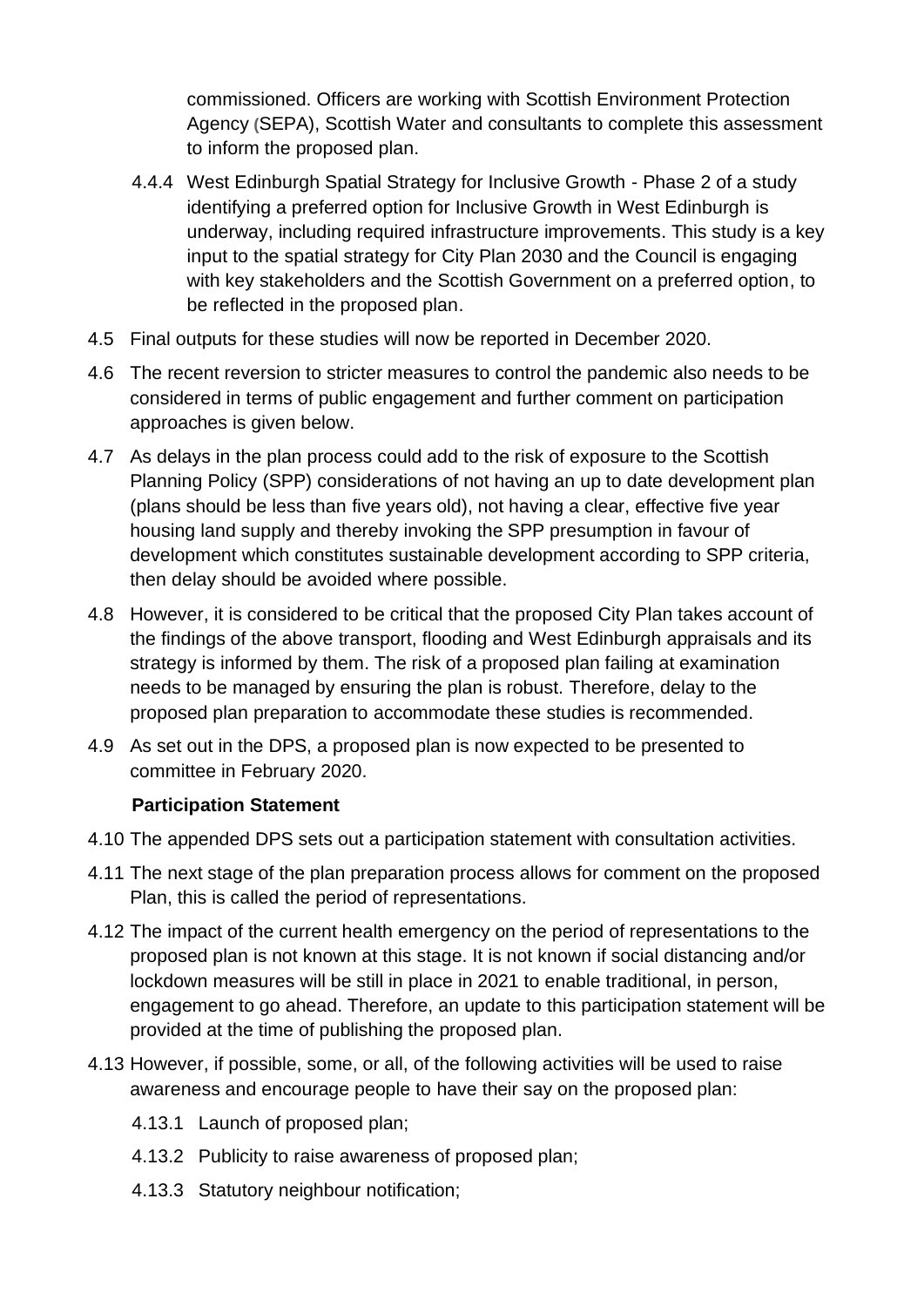- 4.13.4 Notification to those groups and individuals on the project mailing list telling them how to comment;
- 4.13.5 Staffed exhibitions in public places to raise awareness, if possible;
- 4.13.6 Drop-in sessions to allow opportunity to find out more about consultation proposals, if possible;
- 4.13.7 Best practice online/digital engagement (as guided by the Scottish Government's digital planning programme) which could include virtual exhibitions, a planning engagement hub, webinars and online events; and
- 4.13.8 Non-digital engagement including opportunities to ask informal questions, telephone surgeries, printed newsletters, hard copies of documents, paper letters and engagement via other council services.

## **5. Next Steps**

5.1 Once approved, the appended DPS will be published in designed form on the Council's website and circulated to the project mailing list.

# **6. Financial impact**

6.1 This report has no direct financial impacts. The budgetary implications of the Proposed Plan will be set out in supporting papers at that stage. Choices was accompanied by a high level financial statement.

# **7. Stakeholder/Community Impact**

- 7.1 Early engagement has informed the process of arriving at the Choices document.
- 7.2 The formal consultation stages are set out in statute and focus in the main issues report (Choices for City Plan 2030) and Proposed Plan stages.
- 7.3 City Plan 2030 has a key role in delivering Edinburgh's vision and aligns with the Edinburgh Economy Strategy which is tailored towards delivering good growth for everyone. An Integrated Impact Assessment (IIA) has been carried out as an integral part of the plan project and will be reviewed and updated at each stage of the process and will be available as a public document.
- 7.4 The IIA identifies potential negative impacts on business and urban communities resulting from providing housing land in existing urban areas. Further choices set out in Choices for City Plan 2030 aim to mitigate this through provision of new business floorspace and re-provision on sites where business floorspace is redeveloped for housing and other uses and a placemaking approach.
- 7.5 The assessment concludes that overall Choices for City Plan 2030 will support equality, health and well-being and human rights and have positive socio-economic impacts overall. There is no expected negative impact. Further IIAs will be carried out as the project progresses.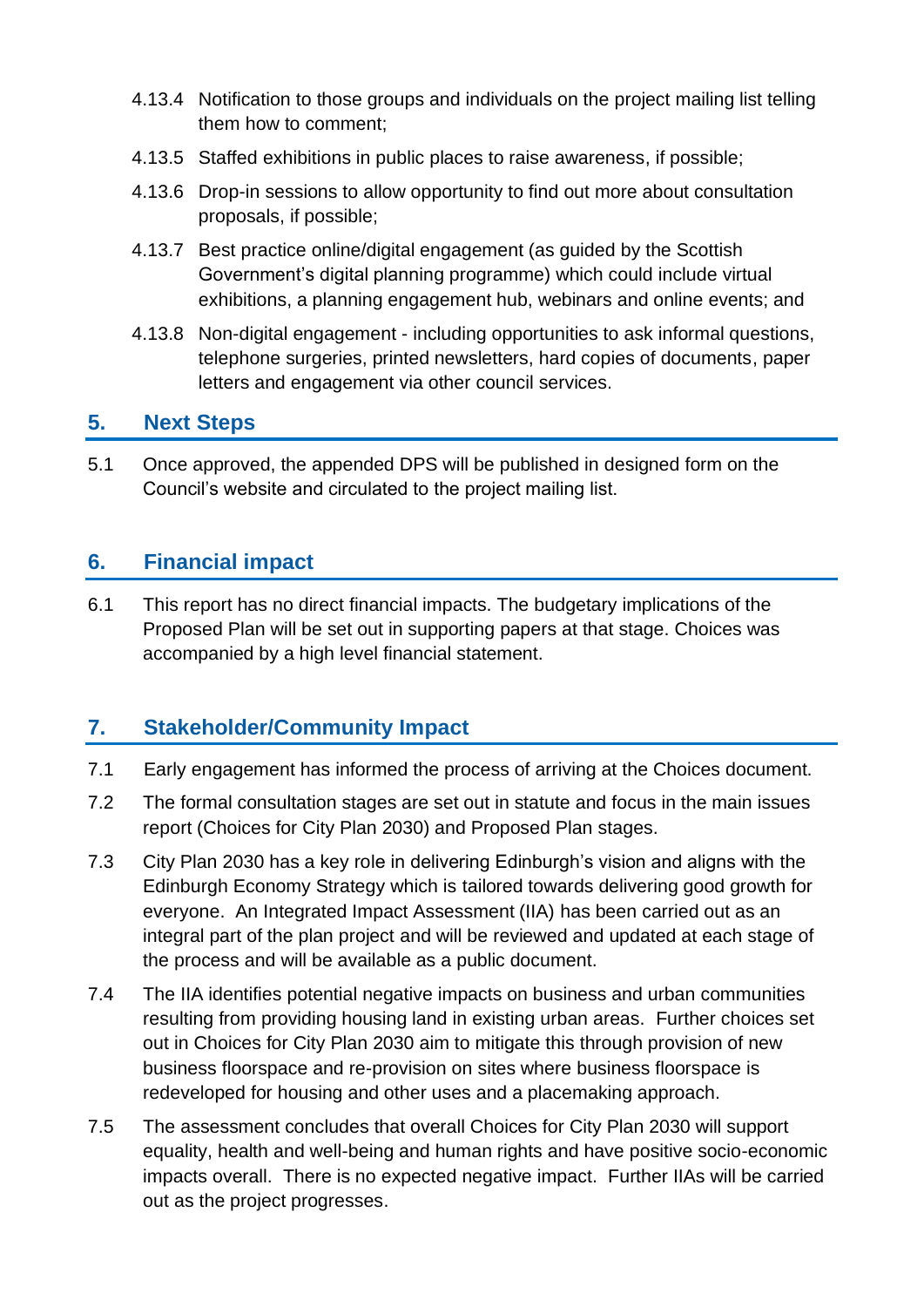- 7.6 The risks associated with this area of work are significant in terms of finance, reputation, and performance in relation to the statutory duties of the Council as Planning Authority and in several of its other capacities.
- 7.7 Project governance arrangements include regular monitoring and management of identified risks.
- 7.8 Detailed project governance arrangements and controls have been informed by the findings of an internal audit. The recommendations of this audit were referenced in a report to the Governance, Risk and Best Value Committee on [16 January 2018.](http://www.edinburgh.gov.uk/download/meetings/id/55768/item_72_-_internal_audit_quarterly_update_report_-_quarter_2_1_july-30_september_2017)
- 7.9 There are no direct sustainability impacts arising from this report although the ability of the Council to manage successfully the impacts arising from the growth of the city through the proposed plan is critical to achieving sustainable development.
- 7.10 A Strategic Environmental Assessment is being carried out as an integral part of the plan project. Its findings are set out in an Environmental Report, which is available as a supporting document at [www.edinburgh.gov.uk/cityplan2030.](http://www.edinburgh.gov.uk/cityplan2030) The Environmental Report will be the subject of its own separate statutory consultation.

# **8. Background reading/external references**

- 8.1 Supporting documents for the Choices for City Plan 2030 main issues report are available online at [www.edinburgh.gov.uk/cityplan2030:](http://www.edinburgh.gov.uk/cityplan2030)
- 8.2 Development Plan Scheme, [August 2020](https://www.edinburgh.gov.uk/downloads/file/27971/appendix-2-development-plan-scheme-august-2020)

## **9 Appendices**

9.1 Appendix 1 – Development Plan Scheme.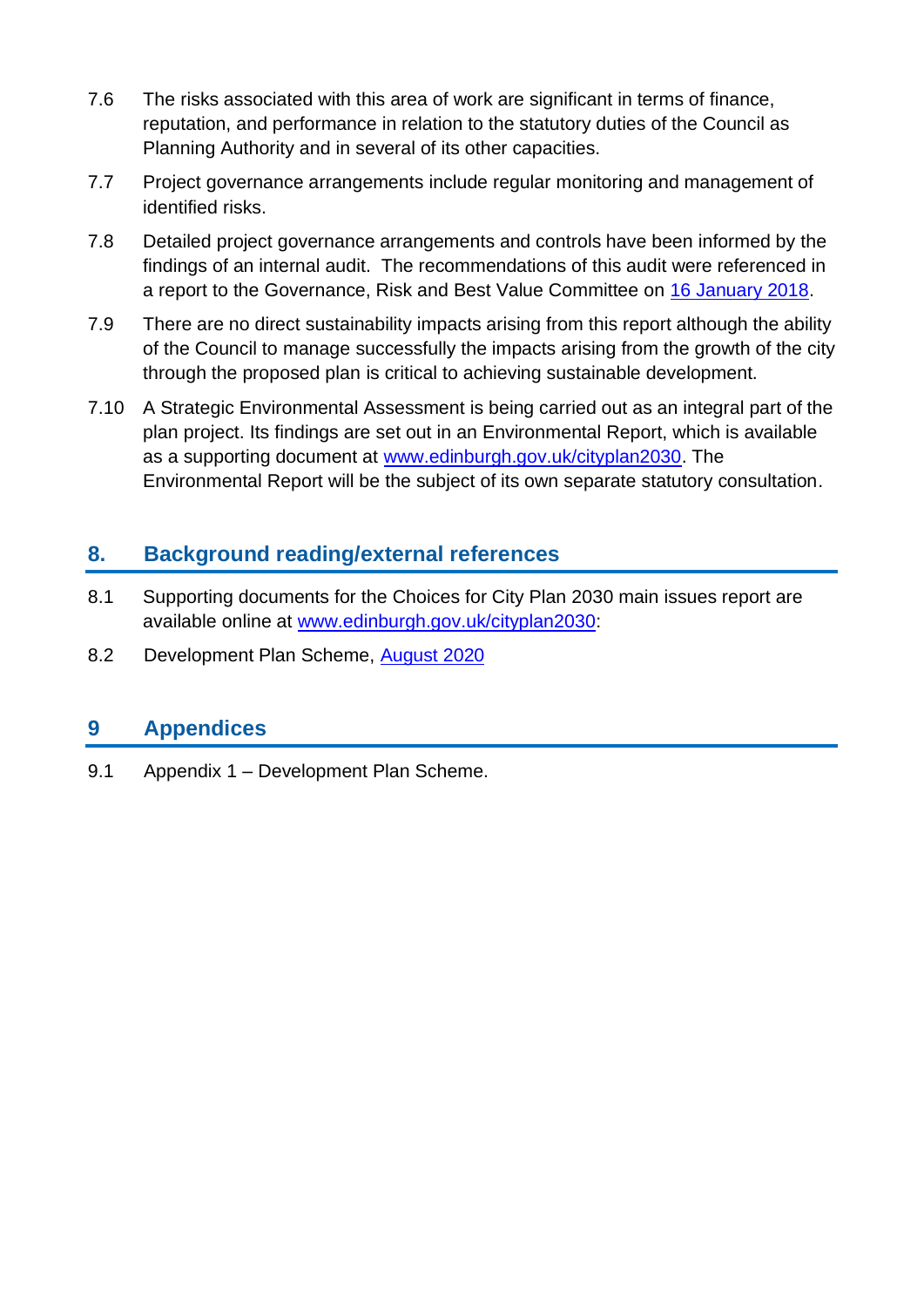# **Appendix 1 - Development Plan Scheme December 2020**

**Contents** 

#### **Background**

What is a Development Plan Scheme? What is a Development Plan? The bigger picture – 2050 City Vision and other strategies A new plan – City Plan 2030 **Participation Statement**  Early Engagement (up to December 2019) Choices for City Plan 2030 Consultation The Proposed Plan How to stay informed

#### **What is a Development Plan Scheme?**

A development plan scheme sets out how the next local development plan will be prepared. It includes:

- an explanation of what a Local Development Plan (LDP) is;
- a timetable for preparing the next plan, to be called City Plan 2030, and
- details on how you can get involved in preparing City Plan 2030.

The Council needs to publish a development plan scheme at least annually. The Council's last development plan scheme was published in August 2020.

#### **What is a Development Plan?**

The planning system impacts on everyone. Our lives are shaped by the places where we live, work and visit and these places are shaped by planning decisions. The Scottish Government requires Councils to prepare development plans for their areas. LDPs contain a 10-year strategy for the future development of an area and set out policies and proposals to guide decision making on planning applications.

An LDP needs to take account of the following statutory documents:

**The National Planning Framework**: this sets out, at the national level, the Scottish Government's strategy for the country's spatial development, including developments of national importance. The third National Planning Framework was published in June 2014.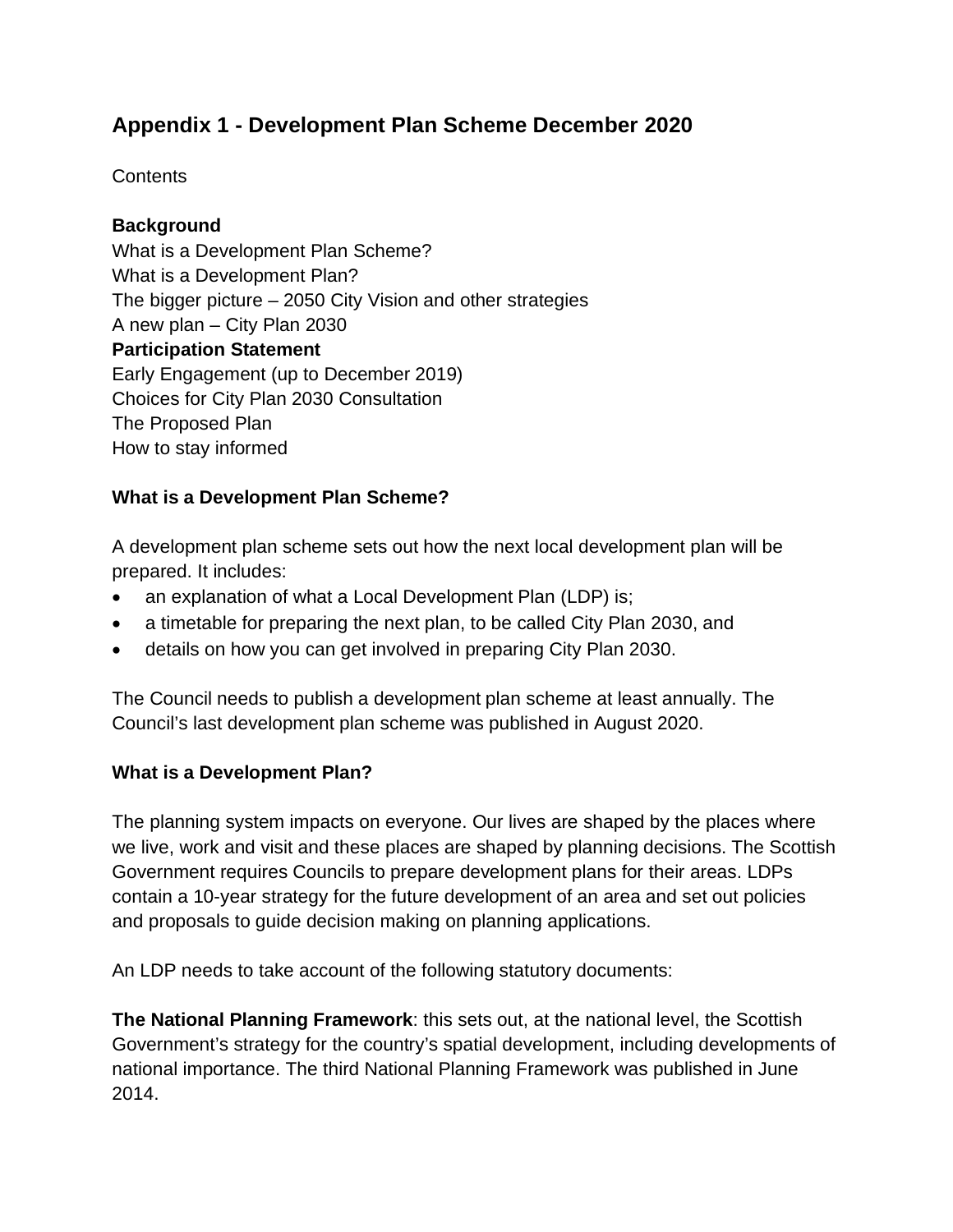A replacement national planning framework is expected to be prepared during the preparation of City Plan 2030.

**A Strategic Development Plan (SDP)**: this sets out a long term (20 years or more) spatial planning strategy for a city region, including where future development will be located and what is required to deliver it. The SDP for South East Scotland was approved in June 2013. It was prepared by the SDP Plan Authority for Edinburgh and South East Scotland (SESplan). The six councils which are members of SESplan are Edinburgh, East Lothian, Fife, Midlothian, Scottish Borders and West Lothian.

The SDP, together with the LDP and any associated Supplementary Guidance (SG) form the development plan referred to in decisions on planning applications.

Edinburgh LDP (2016) - The current Edinburgh LDP was formally adopted on 24 November 2016. The plan is available online at [www.edinburgh.gov.uk/localdevelopmentplan](http://www.edinburgh.gov.uk/localdevelopmentplan)

The adopted plan is to be accompanied by twelve pieces of SG. These will also form part of the overall development plan. They cover the following matters:

- 9 town centres, including the City Centre Retail Core;
- Developer Contributions and Infrastructure Delivery;
- Edinburgh BioQuarter and Little France Park; and
- Heat Opportunities Mapping.

The plan is being used to determine planning applications. It is accompanied by a statutory Action Programme which is being used to ensure delivery of the plan's policies and proposals, including necessary infrastructure.

Councils are currently required to review their local development plan at least every five years.

#### **Changes to the Planning System**

A Planning Bill was passed by the Scottish Parliament in June 2019. Its full provisions will not take effect for some time, because secondary legislation, guidance and transitional arrangements all need to be put in place by the Scottish Government. Accordingly, City Plan 2030 is being prepared under the existing legislation. Further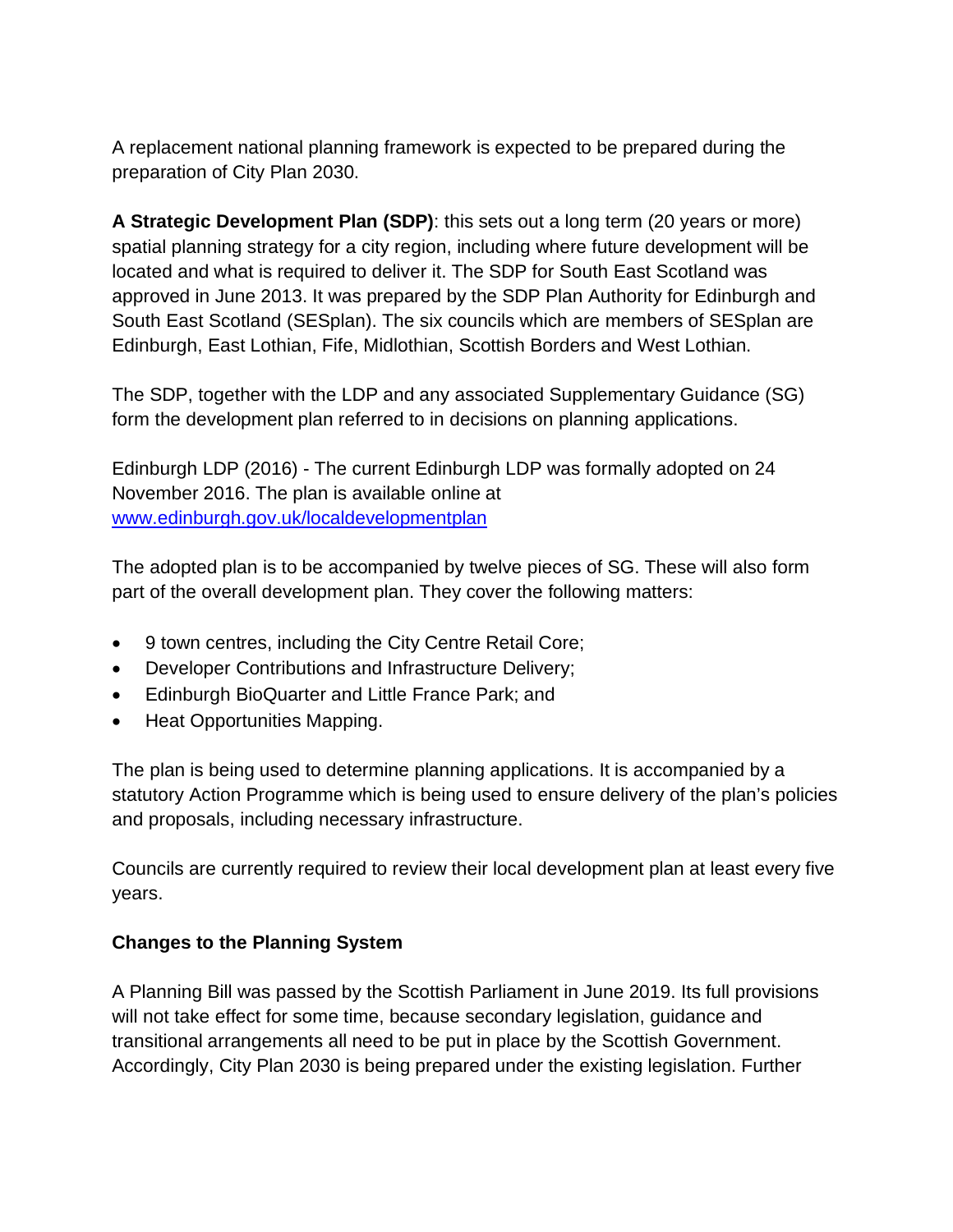information on changes to the planning system is available on the Scottish Government webpage.

#### **The Bigger Picture**

City Plan 2030 is being prepared at a time when the long-term future of Edinburgh is being considered.

- Edinburgh 2050 City Vision an ongoing project in which residents, businesses and organisations define how they want the city to be in 2050;
- The Council Business Plan 2017/22 this sets out the Council's commitments and priorities over a five-year period, several of which are relevant to the new LDP;
- Community Planning Four Locality Improvement Plans have been prepared one for each part of the Council's area. In addition, an overall Community Plan has been prepared to coordinate services across the public and voluntary sector;
- City Mobility Plan a new transport strategy is being prepared alongside a project to deliver City Centre Transformation and a Low Emissions Zone;
- City Housing Strategy a regularly updated strategy to deliver new affordable housing; and
- Edinburgh Economy Strategy a strategy approved in 2018 which aims to enable good growth for Edinburgh's economy, based on inclusion, innovation and collaboration.

#### **A New Plan – City Plan 2030**

Our next LDPs can deliver the emerging vision of Edinburgh in 2050.

#### **City Plan 2030**

The new LDP will be called City Plan 2030.

This name is intended to help explain what time period the plan covers, and to be more user friendly than calling our next plan an 'LDP'.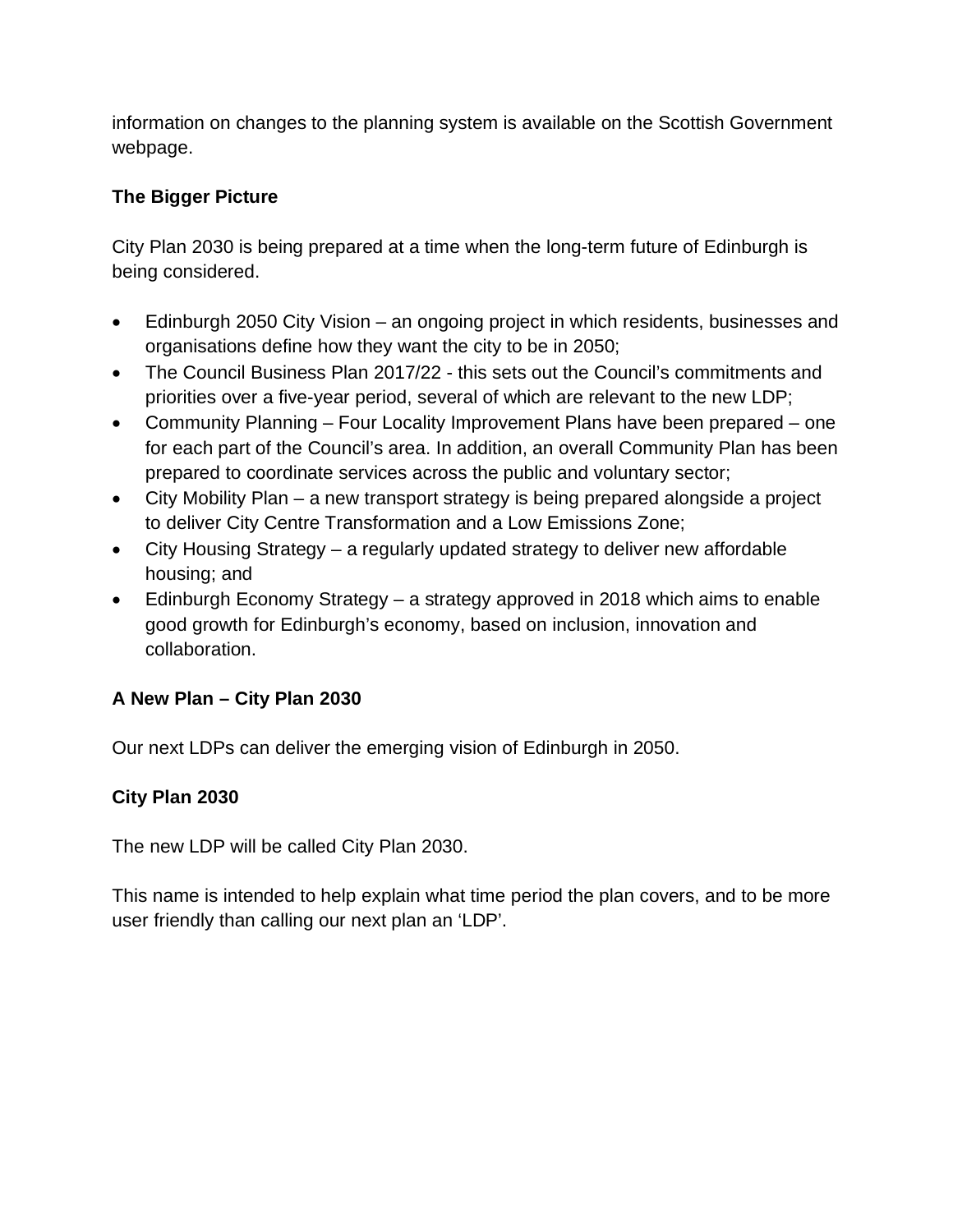### Timetable

| <b>Early engagement</b>                          |  |
|--------------------------------------------------|--|
| <b>Choices for</b><br>City Plan 2030             |  |
| <b>8 weeks consultation</b>                      |  |
| <b>Proposed</b><br><b>CITY PLAN 2030</b>         |  |
| <b>6 weeks Representation</b>                    |  |
| <b>Consider and submit</b><br><b>Examination</b> |  |
| <b>Adopted</b><br>City Plan 2030                 |  |
| <b>Use and evaluation</b>                        |  |

Current Stage February/March 2021 Summer 2021 Autumn/Winter 2021 Spring 2022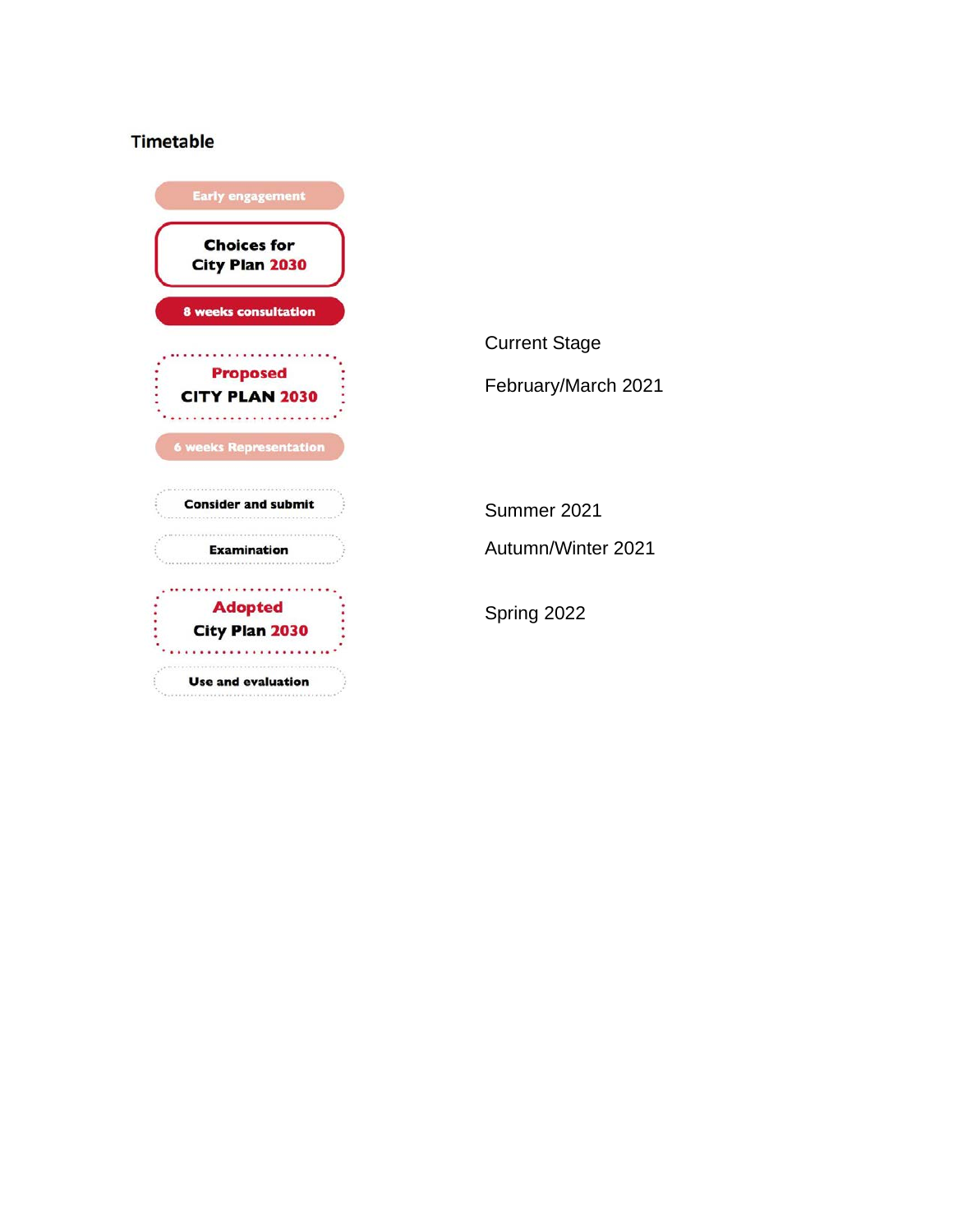| <b>Choices for City Plan</b><br>consultation                       |                                                                    | January to April 2020 |
|--------------------------------------------------------------------|--------------------------------------------------------------------|-----------------------|
| Proposed Plan reported to<br><b>Planning Committee</b>             |                                                                    | February/March 2021   |
| Period for representations<br>on Proposed Plan                     | 6 weeks                                                            |                       |
| Submit Plan and<br>representations to Scottish<br><b>Ministers</b> | 5 months after Proposed<br>Plan formal publication                 |                       |
| Examination and Report of<br>Examination                           | 6 to 9 months (target) + 1-<br>month administrative<br>preparation |                       |
| Plan as Modified                                                   | Within 3 months after<br><b>Report of Examination</b>              |                       |
| Notify Scottish Ministers of<br>intention to adopt                 | Within 3 months after<br><b>Report of Examination</b>              |                       |
| Adoption                                                           | Within 3 months after Plan<br>as Modified                          |                       |

Project stage duration estimates are derived from Circular 6/2013 Development Planning.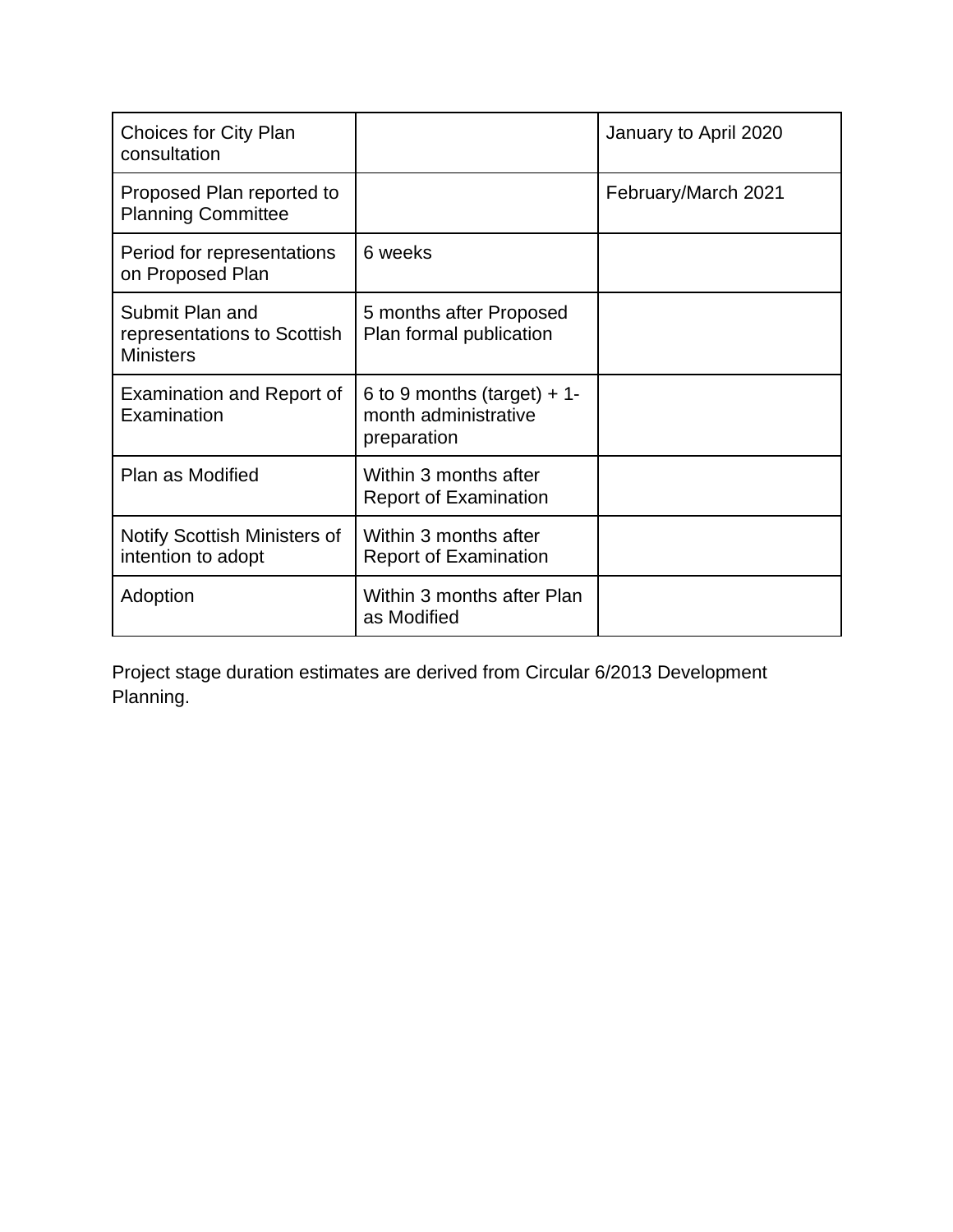#### **PARTICIPATION STATEMENT**

The following section sets out how we intend to engage during the preparation of City Plan 2030 and what we have been doing so far.

#### **Early Engagement (up to Autumn 2019)**

We have been working with community representatives and others to shape the choices to be presented in the main consultation stage in 2019/2020.

This engagement has included the following:

- Community briefings and workshops including 12 briefings with community Councillors and ward Councillors and six-community workshops;
- Children and Young People Engagement Programme, including nine Place Standard workshops in schools, sessions with geography classes in a high school (Boroughmuir), a session with a youth group (second one planned was cancelled due to Covid-19) and an exhibition stall at Climate Talks Youth Summit;
- Topic stakeholder discussion events, focusing on key land use issues including office and industry, development, housing, visitor accommodation and shopping and leisure;
- Use of social media to build awareness and interest in the project; and
- Engagement and consultation on closely-linked projects such as City Centre Transformation.

#### **Choices for City Plan 2030 Consultation**

The main issues report was the key consultation opportunity in the City Plan 2030 project. Our main issues report was called 'Choices for City Plan 2030'. It set out the main choices for the new plan, including the Council's preferred options for change and other reasonable alternatives.

We consulted on these choices using the Council's online Consultation Hub from 31 January 2020 and accepted responses up to 30 April 2020.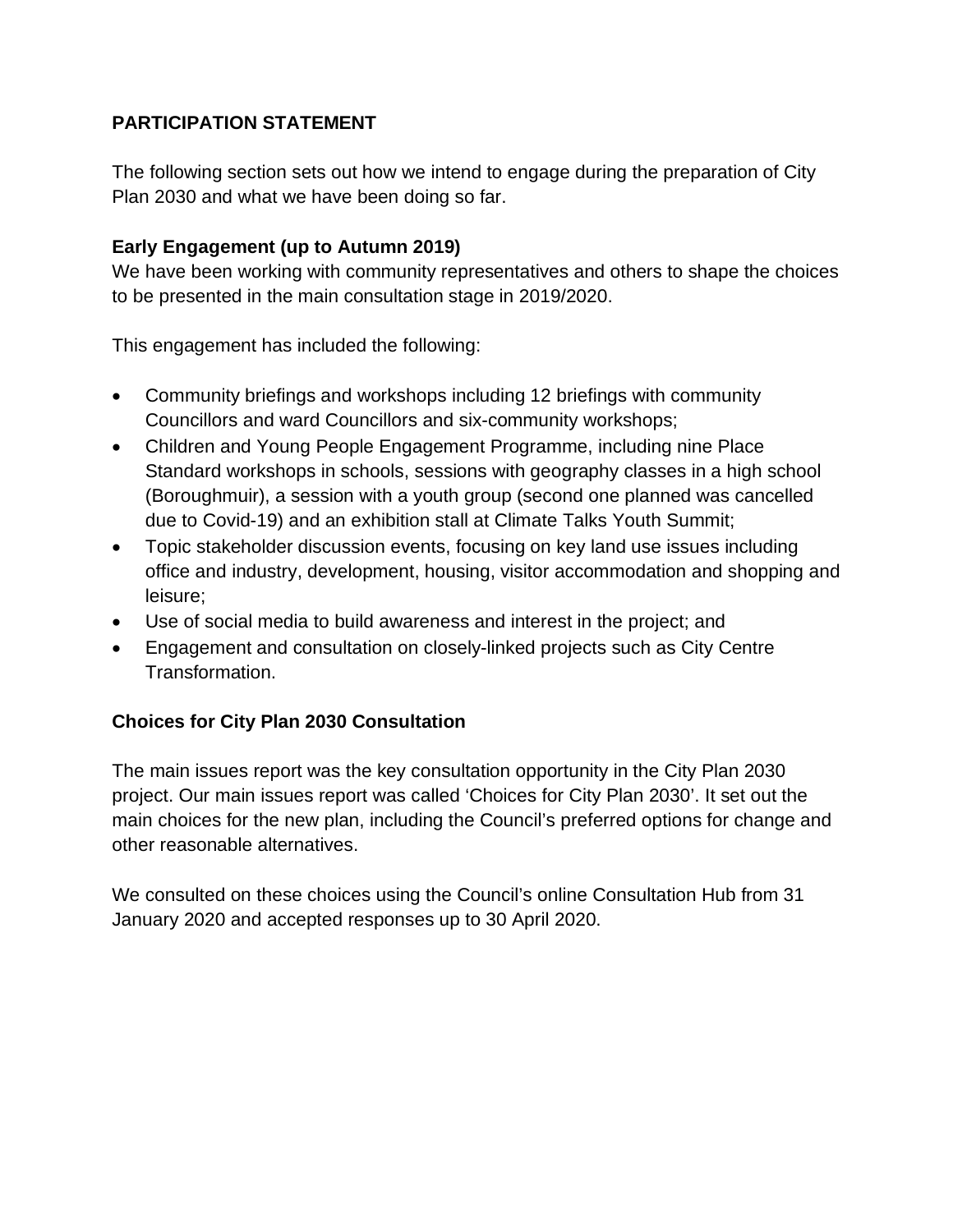The following activities were used to raise awareness and encourage people to have their say:

- Launch of consultation document;
- Publicity to raise awareness of consultation and online engagement on Facebook, Twitter and LinkedIn;
- Notification to those groups and individuals on the project mailing list telling them how to comment;
- 11 key stakeholder sessions for key agencies, primary schools and transport groups, and three topic seminars (one seminar was cancelled due to Covid-19 pandemic);
- 8 Drop-in sessions to allow opportunity to find out more about consultation proposals (one event cancelled due to Covid-19 pandemic).
- Staffed exhibitions in public places to raise awareness; and
- 5 consultation hub surgeries to enable people to ask detailed questions and complete the survey online.

The consultation received 1,807 formal responses. This compares to 438 responses to the Main Issues report which led to the current LDP. Social media statistics demonstrate that knowledge of the project reached 1.2 million people, with over 24,000 engagements on our posts.

#### **The Proposed Plan**

The Proposed Plan is due to be reported to the Planning Committee in February 2021. It will be accompanied by a summary explaining how the main issues consultation responses have been taken into account.

#### **Proposed Plan Representation Period**

The Proposed Plan will then be published for a six-week period in which representations can be made. These can support the Proposed Plan or seek changes to it. These will then be considered first by the Council then by a Scottish Government reporter in an examination. The examination report can make recommendations for changes to the plan.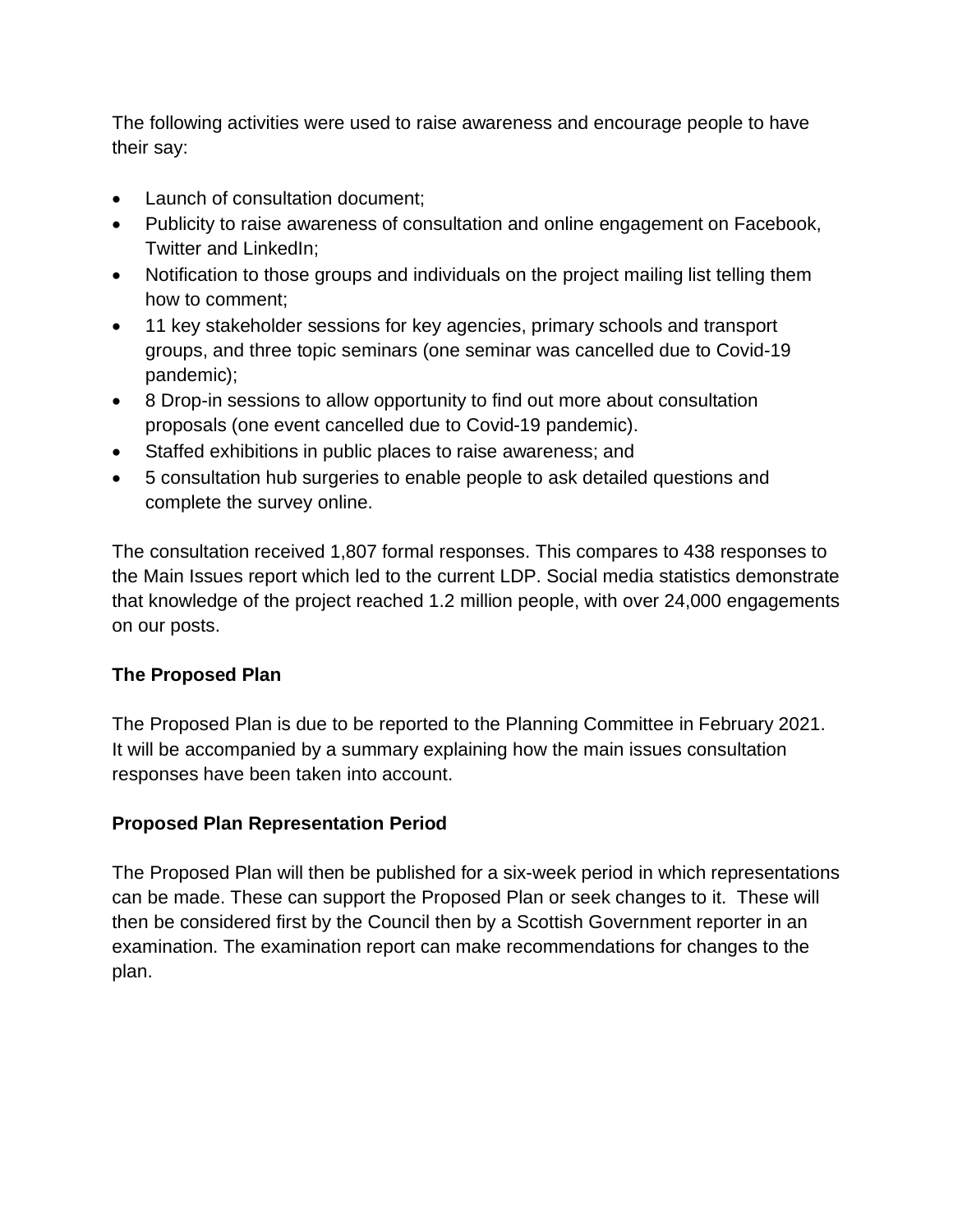#### **Impact of Coronavirus / Covid-19 on the proposed Plan Representation Period**

The impact of the current health emergency on the period of representations to the proposed plan is not known at this stage. The Chief Planner wrote to all Local Authorities on the 3 April 2020, encouraging progress on delivering LDPs.

It is not known if physical distancing and/or lockdown measures will be still in place in early 2021 to enable traditional, in person, engagement to go ahead. Therefore, an update to this participation statement will be provided at the time of publishing the proposed plan.

However, if possible, some, or all, of the following activities will be used to raise awareness and encourage people to have their say on the proposed plan:

- Launch of proposed plan;
- Publicity to raise awareness of proposed plan;
- Statutory neighbour notification;
- Notification to those groups and individuals on the project mailing list telling them how to comment;
- Staffed exhibitions in public places to raise awareness;
- Drop-in sessions to allow opportunity to find out more about consultation proposals;
- Best practice online/digital engagement (as guided by the Scottish Government's digital planning programme) which could include virtual exhibitions, a planning engagement hub, webinars and online events; and
- Non-digital engagement including opportunities to ask informal questions, telephone surgeries, printed newsletters, hard copies of documents, paper letters and engagement via other council services.

#### **How to stay up to date**

Follow us: Twitter: @planningedin

Blog: planningedinburgh.com

View the project webpage at: [www.edinburgh.gov.uk/cityplan2030](http://www.edinburgh.gov.uk/cityplan2030)

To find out more about engagement in the City Plan 2030 project or add yourself to the mailing list: [cityplan2030@edinburgh.gov.uk](mailto:cityplan2030@edinburgh.gov.uk)